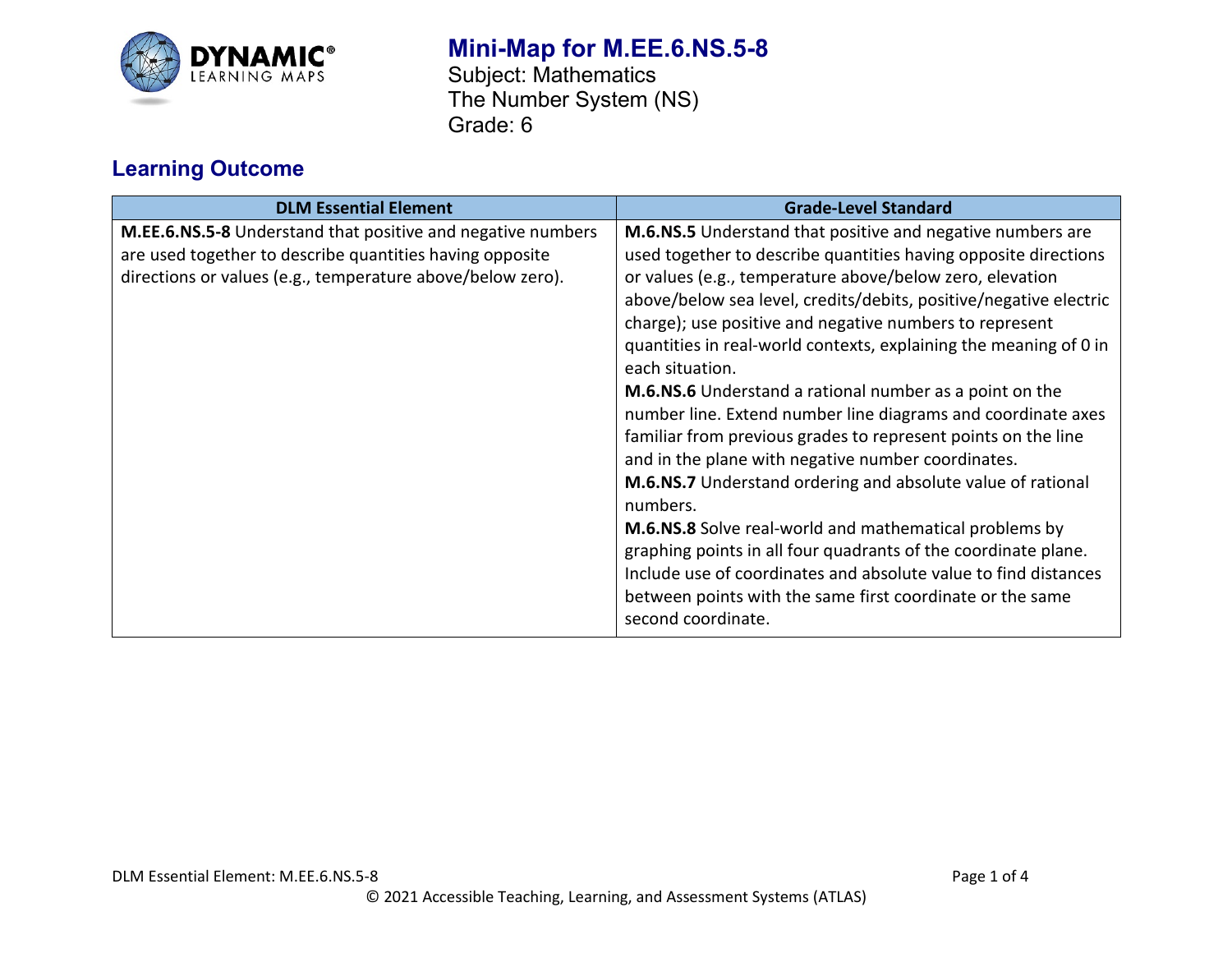# **Linkage Level Descriptions**

| <b>Initial Precursor</b> | <b>Distal Precursor</b>    | <b>Proximal Precursor</b>      | <b>Target</b>              | <b>Successor</b>          |
|--------------------------|----------------------------|--------------------------------|----------------------------|---------------------------|
| Communicate              | Count all objects in a     | Communicate                    | Demonstrate use of         | Communicate               |
| understanding of         | set to communicate the     | understanding that             | positive and negative      | understanding of          |
| "separateness" by        | total number of objects    | opposite numbers are           | numbers in real-world      | inequalities in real-     |
| recognizing objects that | in that set. Identify sets | equidistant from zero          | contexts such as           | world contexts (e.g., -3  |
| are not joined together. | having the same            | but in opposite                | temperature, elevation,    | degrees > -7 degrees      |
| Communicate              | number of objects.         | directions, or that when       | credits, and debits (e.g., | means that -3 degrees     |
| understanding of set by  | Identify a set containing  | two opposite numbers           | representing a debit of    | is warmer than -7         |
| recognizing a group of   | a different number of      | are added together             | 500 dollars as -500        | degrees). Communicate     |
| objects sharing an       | objects than the other     | they yield a sum of zero       | dollars).                  | the meaning of zero in    |
| attribute.               | two sets. Recognize a      | $(e.g., 3 + (-3) = 0, thus 3)$ |                            | relation to positive and  |
|                          | set containing more or     | and -3 are opposite            |                            | negative numbers in       |
|                          | fewer objects than the     | numbers).                      |                            | real-world contexts       |
|                          | other set.                 |                                |                            | (e.g., recognize that no  |
|                          |                            |                                |                            | elevation, or 0 feet,     |
|                          |                            |                                |                            | means "at sea level";     |
|                          |                            |                                |                            | positive elevation, for   |
|                          |                            |                                |                            | example, 200 feet,        |
|                          |                            |                                |                            | means "above sea          |
|                          |                            |                                |                            | level"; and negative      |
|                          |                            |                                |                            | elevation, for example, - |
|                          |                            |                                |                            | 200 feet, means "below    |
|                          |                            |                                |                            | sea level").              |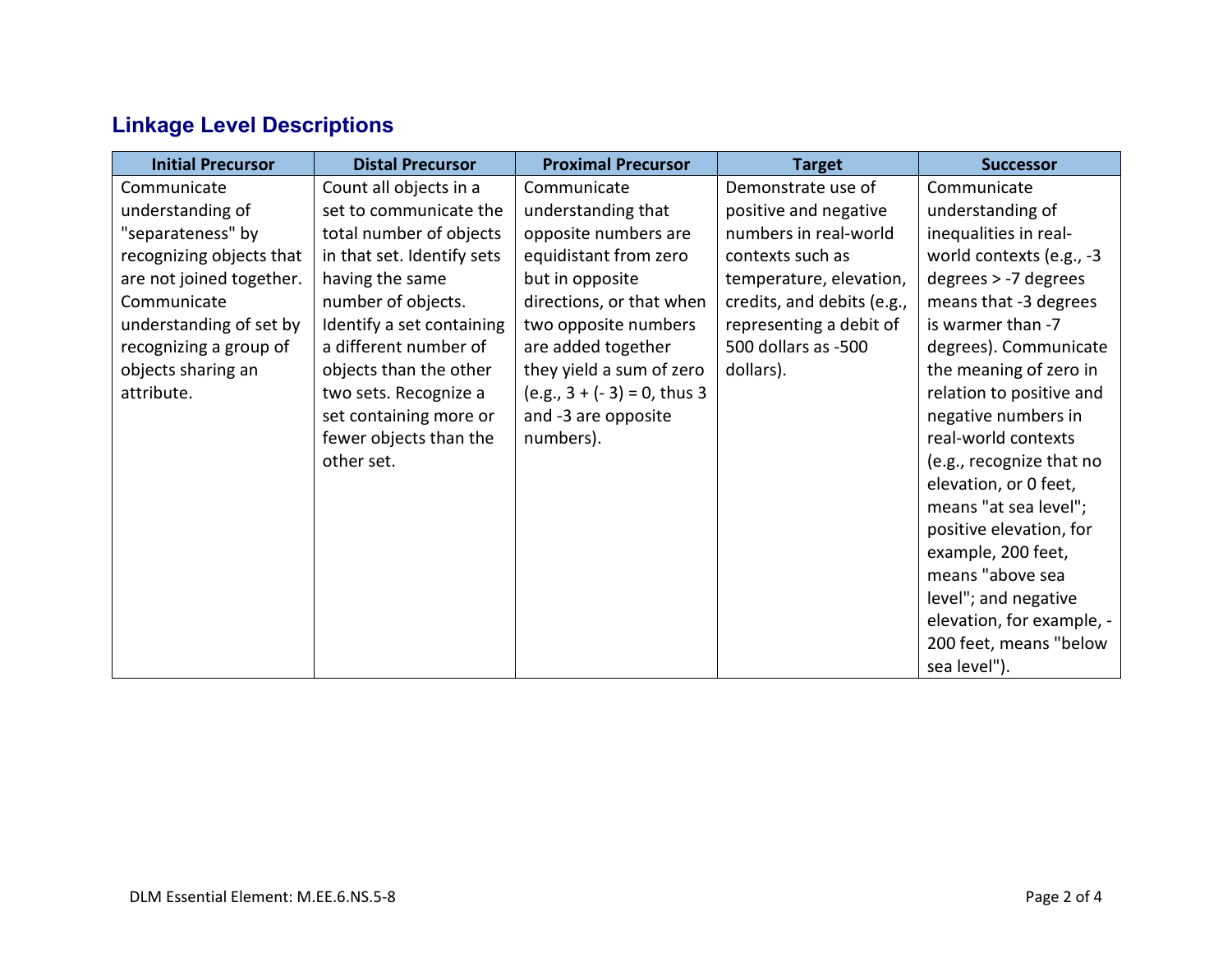## **Initial Precursor and Distal Precursor Linkage Level Relationships to the Target**

In order to use positive and negative numbers, students need to gain experience with creating sets. Educators can help students learn this by providing students with opportunities to take a set of objects (e.g., tiles, linking cubes, buttons) and separate them based on a given characteristic (e.g., shape, color, size) into two distinct sets. Then encourage them to separate them again based on another characteristic.

#### *How is the Initial Precursor related to the Target? How is the Distal Precursor related to the Target?*

As students begin to develop the understanding of sets and numbers, educators will highlight the differences between sets on the basis of overall area or discrete number using the words same, different, fewer and more. Provide students with multiple opportunities to count and compare a wide variety of sets with an increasing number of items, label the set (e.g., eight ball, 12 bears, 15 blocks), and move items in and out of the sets, labeling and counting them again (e.g., "You just said this set has 11 cubes; if I take two cubes, how many will you have?").

## **Instructional Resources**